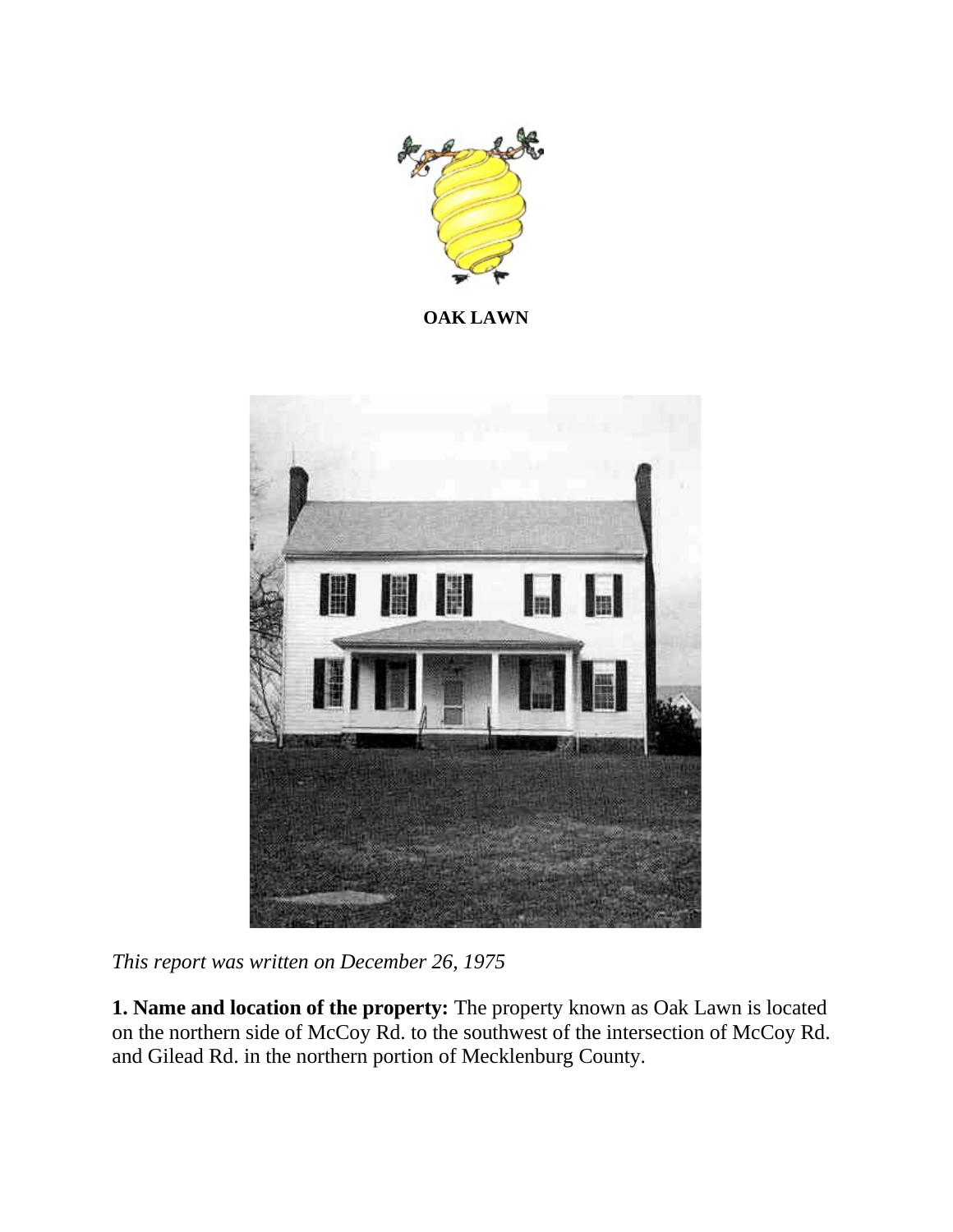**2. Name, address, and telephone numbers of the present owners and occupants of the property:**

The present owner of the property is: Mrs. Wilson L Stratton 930 Berkley Ave. Charlotte, NC 28202

Telephone: (704) 333-6018

**3. Representative photographs of the property:** Representative photographs of the property are included in this report.

**4. A map depicting the location of the property:** A map depicting the location of the property is included in this report.

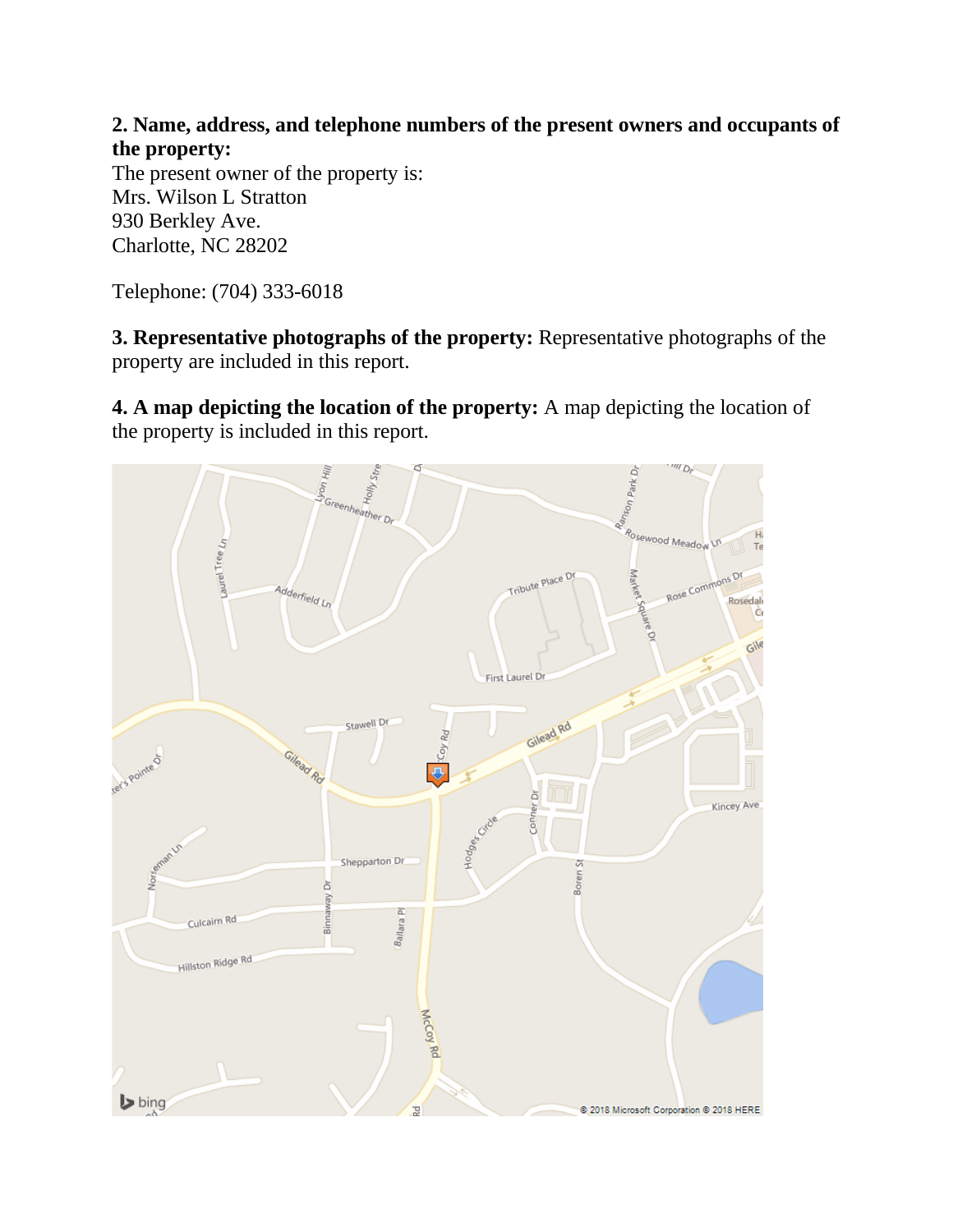**5. Current Deed Book Reference to the property:** The most recent reference to the property is found in the Deed Book 1367, page 410, as filed in the Mecklenburg County Registry.

## **6. A brief historical sketch of this property:**

The traditional building date for Benjamin Wilson Davidson's house, later called Oak Lawn, is 1818, the year Davidson married Elizabeth (Betsy) Latta. The property on which the house was built, however, was not acquired from his father, (Astor John Davidson, a participant in the American Revolution) until April 14, 1819. Furthermore, purchases from Charleston in Davidson's account with his father-in-law, James Latta, in 1821, are of the type and quantity to indicate the building of his house at that time. Tradition holds that Davidson was called "Independence Ben" by his father because he was born on May 20, 1787, the twelfth anniversary of the controversial Mecklenburg Declaration of Independence. Davidson lived the life of a prosperous cotton planter as a member of the numerous and locally prominent Davidson family. Davidson died relatively young in 1829, leaving his widow with six sons. Betsy Latta, Benjamin's wife, had been educated at Salem Academy where, it is said the Moravians placed much stress on gardening.

One of her granddaughters, Mrs. J.W. Bradfield, wrote of the house as it appeared just after the Civil War. She described an avenue of once a quarter of a mile long, leading from the house to the road. Where the oaks ended, cedars were planted to lengthen the avenue almost a mile. She further described the gardens with their neat beds bordered with trimmed box bushes. There were beds of old fashioned flowers and herbs which were planted to blend the aromas of the garden. There were long seats under the grapevine arbors. She tells of a high brick wall, with four gates, surrounding the house. Only a few large oaks remain of the above description. Mrs. Bradfield continues her recollection with the house interior: "but the glory of the house was the Indian room. It was above the parlor and quite 30 by 20 feet. The paper was from England, decorated with Indian scenes. Red men carrying strings of fish and bananas and leading them in primitive ships and canoes." This has been authenticated as "Captain Cook" wallpaper, issued by Dufour in Macon, France, 1804.

She continued with her recollection that this was the guest room and that there were three or four beds in this room. The kitchen at this time was described as being forty feet from the rear door. Following her husband's death, Betsy Davidson remained at Oak Lawn until 1835. It is said that because of her strong religious convictions (Presbyterian) she would never permit a fire in the kitchen on Sunday; meals were prepared on Saturday and the servants were given a day of rest. To her religious convictions was also attributed her calm among the panic and shouts of "Judgment Day" that ensued at midnight on November 13, 1833, when "stars fell on North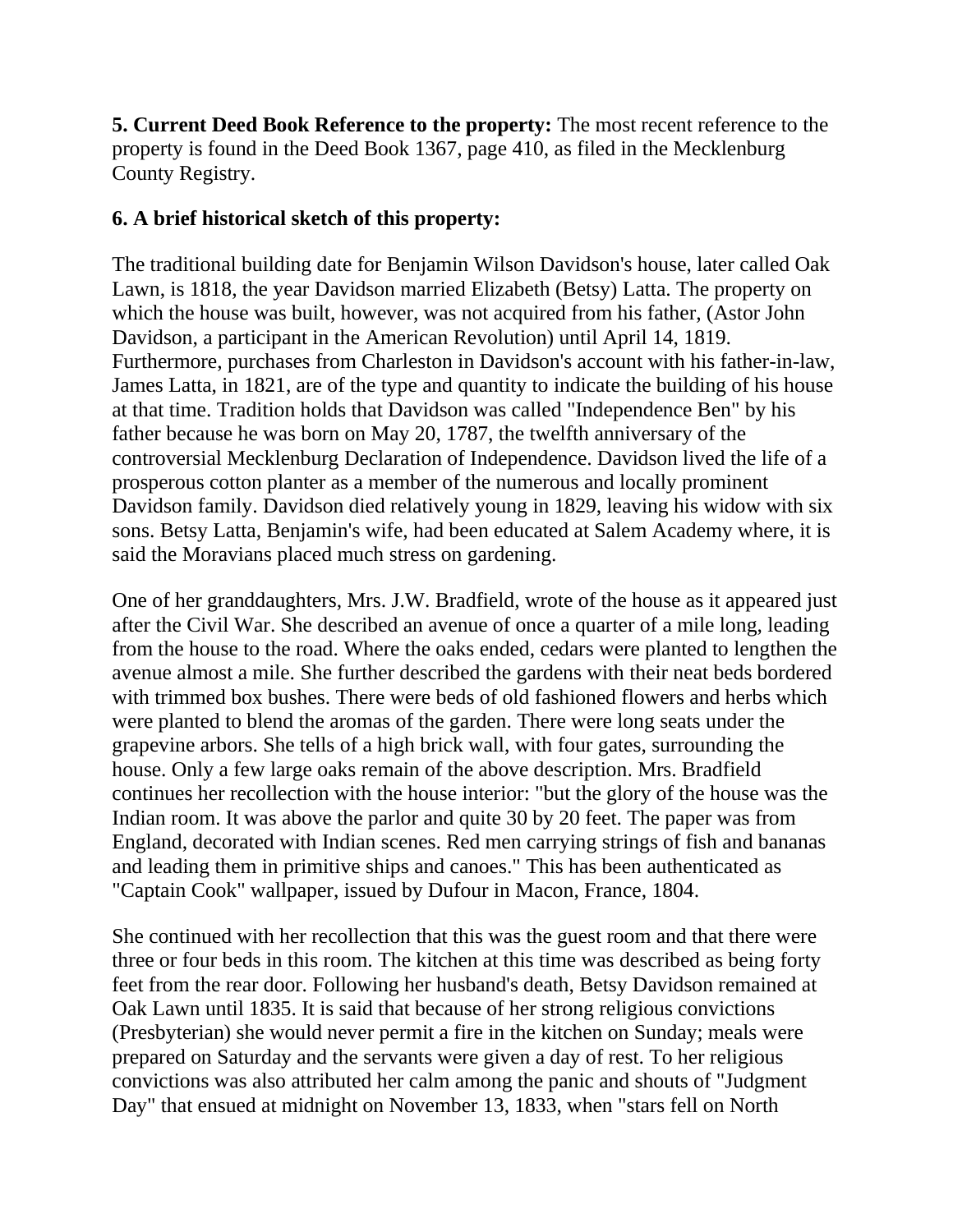Carolina, "as they did that same night on Alabama. On January 24, 1835, Betsy Davidson married Rufus Reid, widower of one of her deceased sisters who had left three small daughters. They lived at his plantation home, "Mount Mourne," until her death following the birth of their first child, a daughter. Following Betsy's death, Reid married the step-daughter of the third Latta sister, who was a widow with a daughter, and this marriage produced four more children. Following the Civil War, the plantation passed from the Davidson family to John W. Moore who bought the property at the courthouse door on December 13, 1886. In 1904 the place was sold to John R. Cross and his wife; in 1933 the farm was once again sold at public auction, this time to the town of Huntersville. It passed through three more owners and was purchased in October, 1941 by Mr. and Mrs. Wilson L. Stratton who began architecture rescue work on the long-neglected house. Mrs. Stratton continues as owner of Oak Lawn.

## **7. A brief architectura1 description of the property:**

Oak Lawn is a transitional Georgian-Federal style plantation house with distinctive features clearly related to Holly Bend, a nearby house also related by family ties. Oak Lawn, facing south, is a two-story, five-bay, frame house resting on a stone foundation with Flemish bond exterior end chimneys. The central entrance is slightly off center to the west (left), as is the corresponding window above. A three-bay, onestory replacement porch protects the handsome entrance, markedly similar to that at Holly Bend; the entrance has slender, fluted pilasters flanking a boldly molded, threepart door frame which contains a four-light transoms. Near the top edge of the transom, each of the pillars is a fluted scroll console surmounted by an applied circular molding; above, the pilaster continues, unadorned, to the porch ceiling cornice. The front door has six shallow flat panels. The three-bay wall area of the porch is flush sheathed and is separated from the lapped siding by pilasters similar to those flanking the door. The lapped siding is replacement but the flush siding appears to be original. The window sash is nine-over-nine at both levels but smaller at the second level. The windows at the first level have shutters with three flat panels in each leaf, supported by strap hinges. There are fixed louvered shutters at the second level. The shutters and blinds are replacements but are made to be patterned after the original. The windows also have three-part molded frames an well as molded sills. There are three granite front steps; the first step has a volute on each end.

The cornice of the house and the front and rear porches is ornamented with a series of blocks formed by incised lines suggestive of tiny triglyphs -- one block running vertically and the next horizontally. The pattern is said to have been original but the cornice was so badly decayed that it had to be replaced. The cornice has a small, neat return at each gable end. The gable ends are similar, with windows flanking the chimney at both the first and second floors, as wall as eight-light windows flanking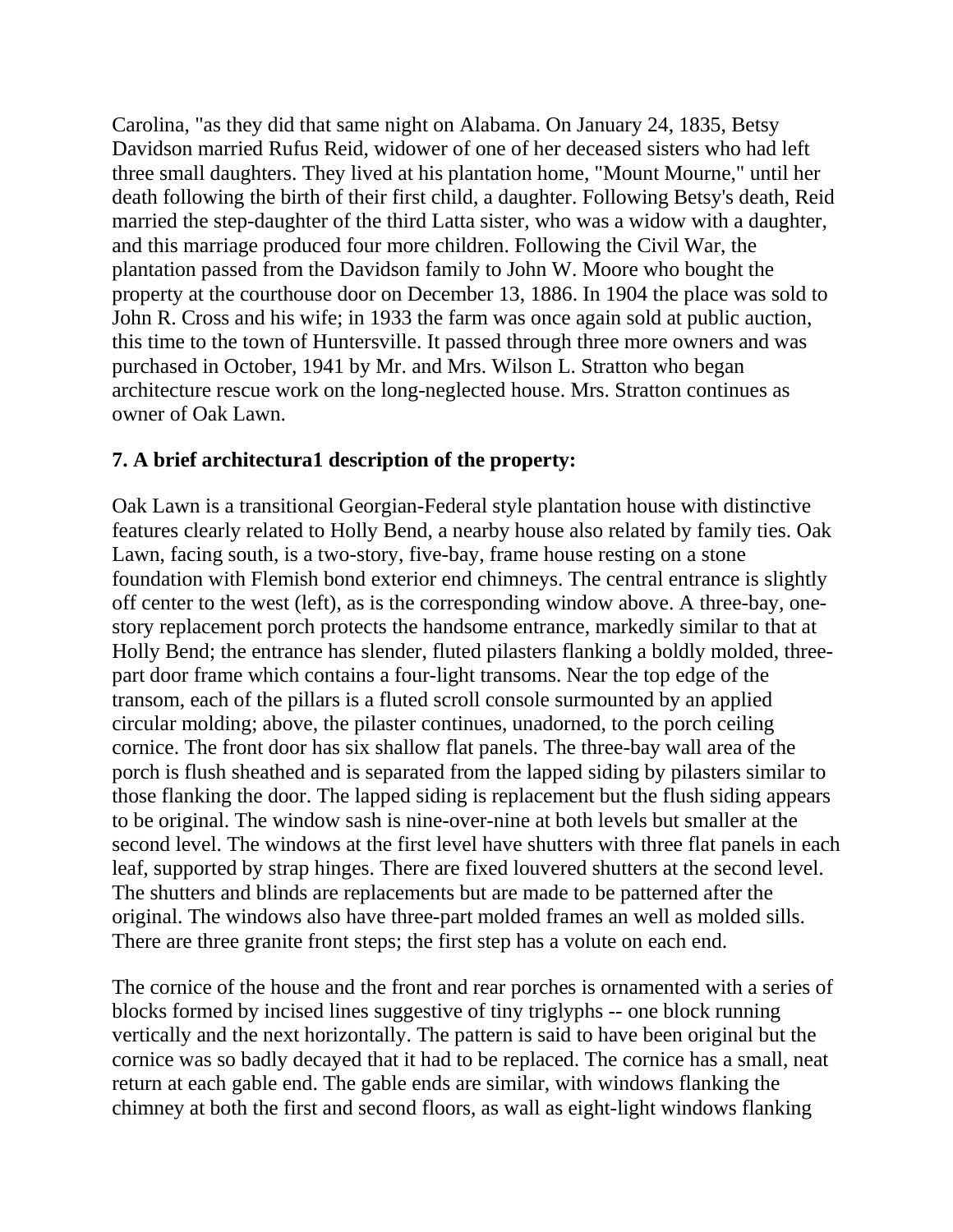the chimney in each gable. The basement entrance is in the east gable end, north of the chimney. The gable ends have no roof overhang. The rear of the house is similar to the front except for a door in place of a window in the second bay from the east and a one-story, hip roof porch that carries the length of the house. The extra door led into the one-story wing, since removed, that can be seen in a documentary photograph made in 1941. The interior is a modified "Quaker plan" with a center hall; that is, there is one large room to one side and two small rooms at the other. The hall has a molded chair rail and cornice. The open-string stair rises from the rear of the hall along the east wall in an unbroken run. A unique feature of the stair is the end of the first step which is defined by an extended baseboard in a crossette-like manner. The square newel and one baluster rest on the first step. The balustrade treatment is like that at Holly Bend. The newel has a molded cap flush with the molded handrail. The handrail is supported by very short, turned balusters, two per step. Both have an equally unturned long base section, but the urn-like turned section of the rear one of the pair is longer to accommodate the rise of the handrail. The stair brackets are ornamented with distinctive, fanciful, curvilinear forms.

The string is defined by a robust half-molding which is repeated on the wall above the stair treads. The horizontal wooden edge on the stair supporting platoon is chamfered and molded. There is a closet beneath the stair and the sofitt of the stair has a large, flat panel. Overall, the balustrade is Georgian in feeling and is such lower than might be normally expected. The interior doors have six shallow flat panels and are supported by long strap hinges. Much of the original hardware survives throughout the house. The parlor is to the west of the hall and occupies all of that end of the house. It has a chair rail, wainscot, and molded cornice annular to the hall but it is dominated by the vigorous, vernacular, highly ornamented chimney piece which is nearly identical to that at Holly Bend. Flanking a reeded, molded architrave are pilasters resting on unadorned plinths of baseboard height and rising to the height of the fire opening where a small scroll-shaped console with gouged stop molding which ends at the top with a curvilinear pattern located. The console has a reeded and molded lower portion. A doubled, square-link chain-like motif is deeply incised to about one-third of the way down the pilaster. The molded and reeded shelf breaks over the end consoles and center tablet; the tablet is unadorned except for quarter fans in each corner. The overmantel has two panels with a molded outer frame and a cable molding within. At the upper outside corners of each panel is a truncated pilaster and cap with pierced atop fluting and a reeded band. The molded reeded band carries into a broken pediment with circular bosses ornamented with uneven gougework in a rosette-like pattern. The pediments are joined to the central element above the panels by a cable molding swag. The central element -- an elaborate composition resembling a tall, complex keystone reaches almost to the ceiling and consists, from top to base, of a seeded and molded band, a wooden floral boss, a small molded band, a block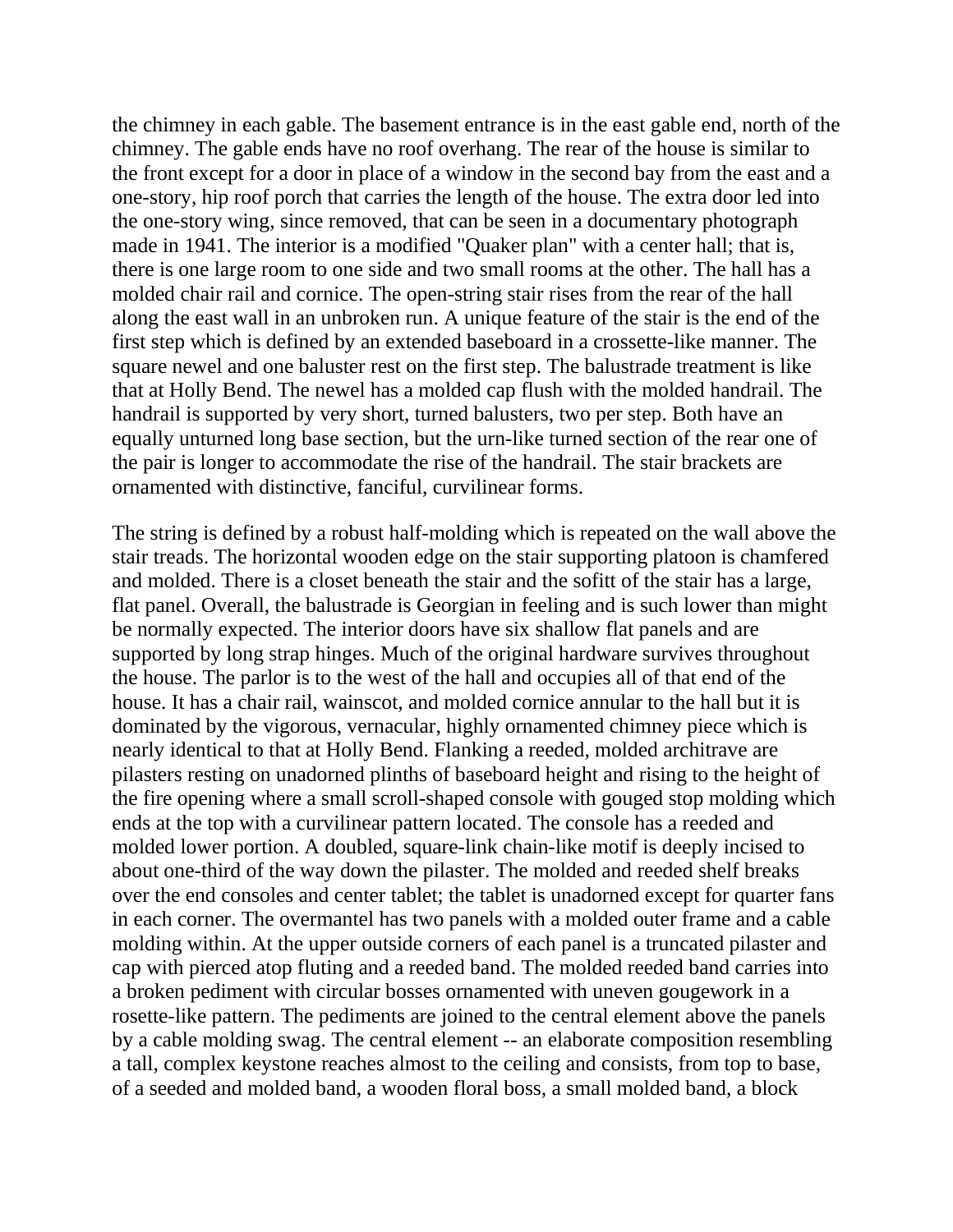with two concentric applied rings, and a molded console resting on a gouged band with a gouged shell design suspended from the bottom. Near the bottom of the panels, separating them, is a reeded and molded block.

Across the hall in the front root are a chair rail, wainscot and molded cornice similar to the others with notable but less elaborate mantel. The other room of the first floor has become a kitchen. The upstairs rooms are well finished but less elaborate than the first floor. Remnants of "Captain Cook" wallpaper, issued by Defour in Macon, France, in 1804, remain in a corner of an upstairs room made into a closet. To the rear of the house is a well house made of brick which are laid in Flemish bond. There are iron ventilator grills in the well house walls. There is also a small square Greek Revival outbuilding with pyramidal roof.

## **8. Documentation of why and in what ways the property meets the criteria set forth in N.C.G.S. 160A-399.4:**

**a. Historical and cultural significance:** The historical and cultural significance of the property known as the Oak Lawn is primarily due to its architectural merit. As one of Mecklenburg County's notable group of Federal era dwellings, Oak Lawn is especially significant for its elaborate vernacular woodwork of a vigorous and distinctive character, clearly the work of the same carpenter who worked at nearby Holly Bend, a house related by family as well as stylistic connections.

**b. Suitability for preservation and restoration:** The present owners of the property maintain it in a high state of preservation.

**c. Educational value:** The structure's architectural merit alone is sufficient proof of the educational value of Oak Lawn. Moreover, the fact that the builder and his wife came from families of local historical importance increases the educational value of the structure.

**d. Cost of acquisition, restoration, maintenance, or repair:** The Commission has no intention of purchasing this property. Neither is it aware of any intention of the owner to sell the property. Therefore, this criterion would not seem to be applicable.

**e. Possibilities for adaptive or alternative use of the property:** Because the structure is maintained in a high state of preservation and is of substantial architectural merit, it should not be adapted to an alternate use.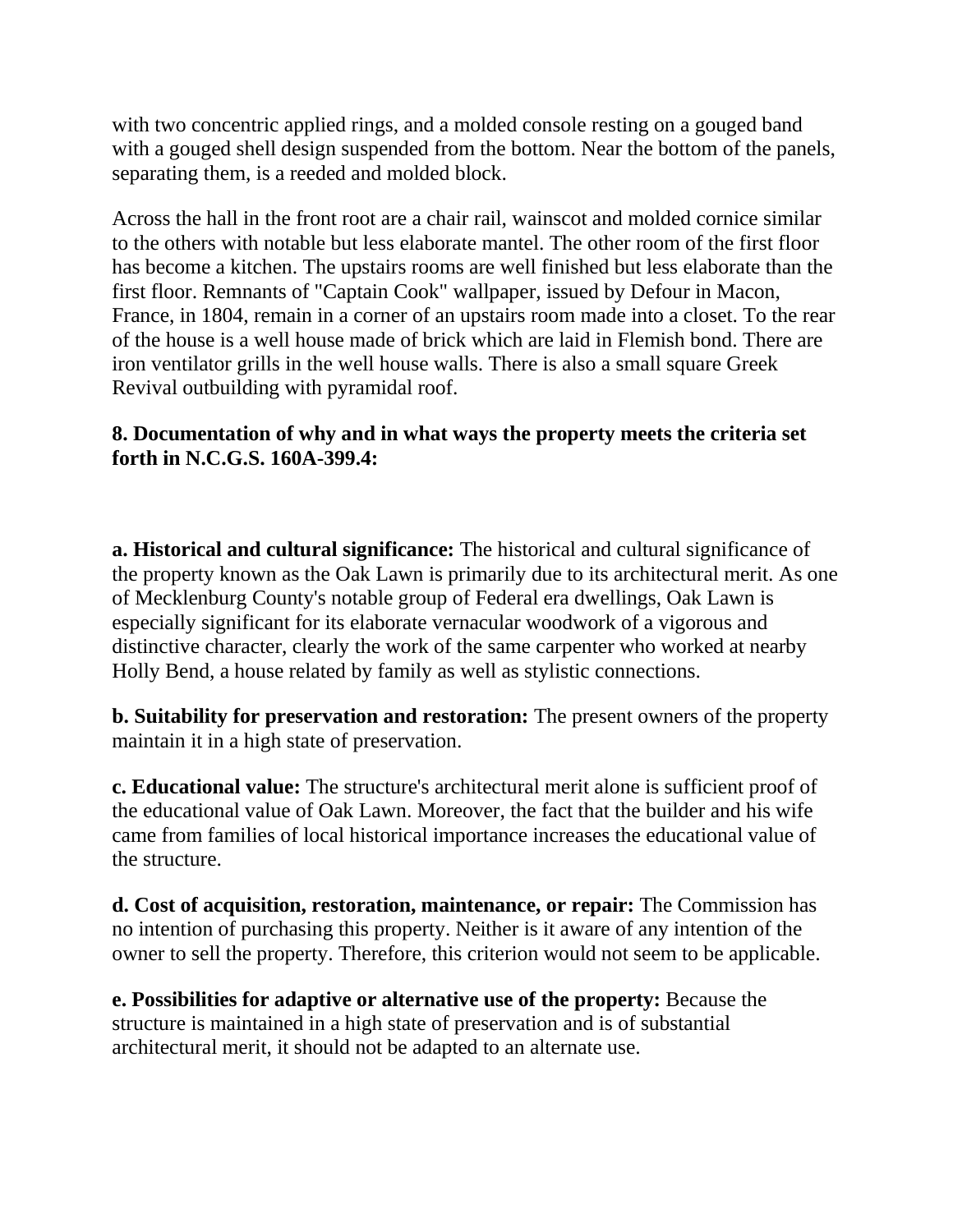**f. Appraised value:** The 1975 appraised value of the structure itself is \$8,780.00. The appraised value of the land is \$82,600.00. The Commission is aware that designation of the property would allow the owner to apply for a special tax classification.

**g. The administrative and financial responsibility of any person or organization willing to underwrite all or a portion of such costs:** The Commission assumes that the present or subsequent owners will meet all financial obligations associated with the preservation of the property.

**9. Documentation of why and in what ways the property meets the criteria established for inclusion on the National Register:** The Commission believes that the property known as Oak Lawn does meet the criteria of the National Register of Historic Places because of its architectural merit and because of its association with locally prominent families of distinguished lineage. Also worth noting is the fact that the North Carolina Division of Archives and History is presently processing Oak Lawn for nomination to the National Register of Historic Places.

**10. Documentation of why and in what ways the property is of historical importance to Charlotte and/or Mecklenburg County:** Oak Lawn, as one of the few surviving Federal era structures in Mecklenburg County, possesses considerable local historical significance, especially in view of its refined architectural merit and unspoiled setting. In addition, its association with the Latta and Davidson families places it among the structures which reflect the lifestyle of the gentry of Mecklenburg County of the early nineteenth century.

Bibliography

*An Inventory of Older Buildings in Mecklenburg County and Charlotte for the Historic Properties Commission*.

Letter from Charles Greer Suttlemyre, Jr. to Dr. Dan L. Morrill.

Materials Supplied by the Division of Archives and History.

Records of the Mecklenburg County Tax Office.

**Date of Preparation of this Report**: December 26, 1975